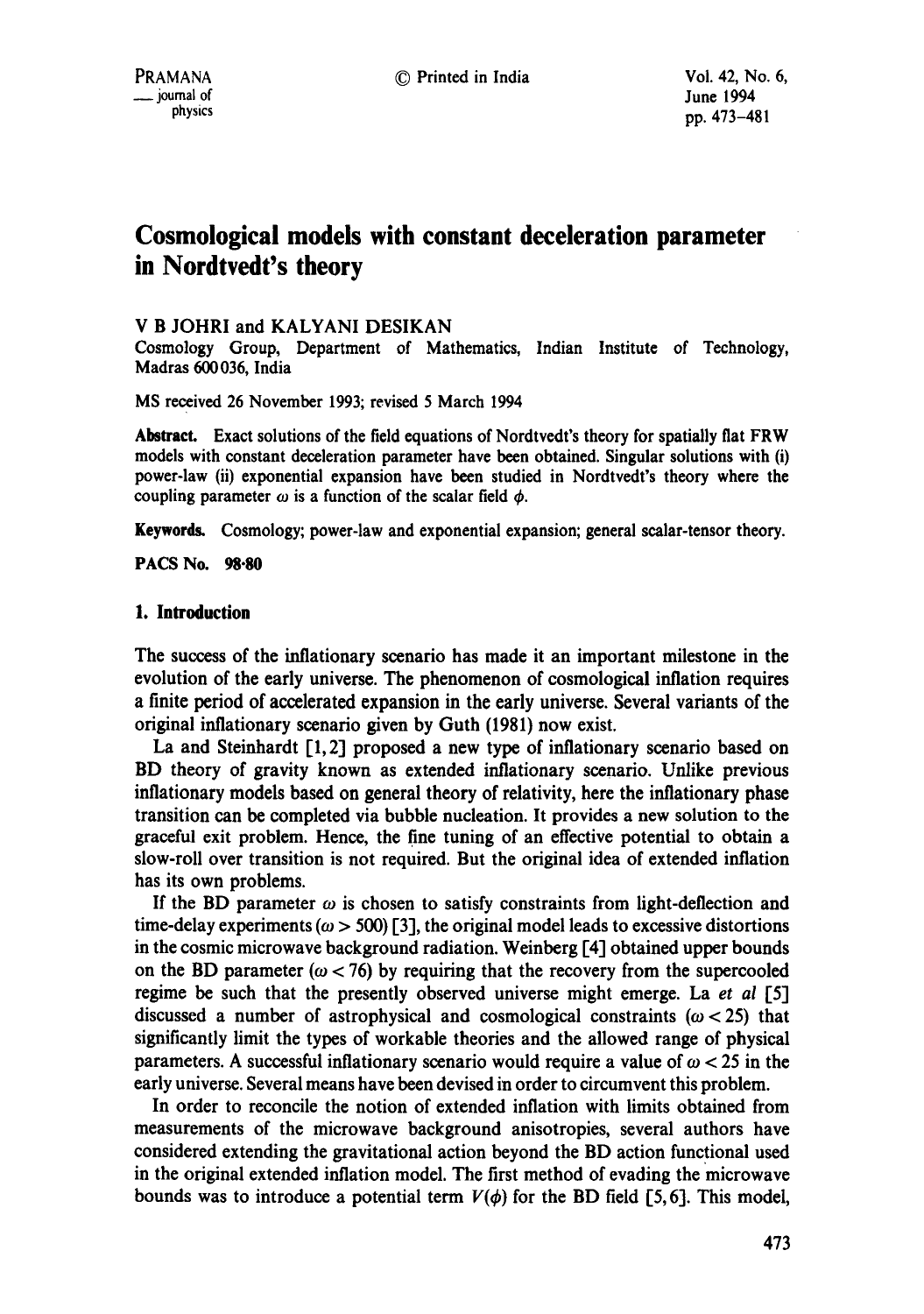## *V B Johri and Kalyani Desikan*

however, has a drawback since it requires the BD potential to be very fiat so that it does not dominate over false-vacuum energy and disrupt the first-order inflation [7]. Another alternative invokes different couplings of the BD field to visible and invisible matter [8] though these have recently been more tightly constrained [9]. The most popular alternative is to make further modifications to the gravitational action leading to models referred to as hyperextended inflation [10, 11]. Barrow and Maeda [12] have found examples of a new type of inflation intermediate between the power-law and exponential types. They assumed  $\omega$  as a function of the scalar field  $\phi$  which increases during the evolution of the universe. The functional dependence of  $\omega$  was taken to be

$$
\omega(\phi) = \omega_m \phi^m + \omega_0
$$

were  $\omega_m$  and  $\omega_0$  are dimensionless positive constants and the power index m is a real number. Bellido and Quiros [13] proposed a solution to extended inflation by choosing  $\omega$  as

$$
2\omega(\phi) + 3 = 2\beta(1 - \phi/\phi_c)^{-\alpha}
$$

where  $\phi_c \equiv M_c^2$  with  $M_c$  a mass scale close to the Planck mass  $M_{pl}$  today.

The most general example of scalar-tensor theories is the Bergmann-Wagoner theory [14, 15, 16] in which the coupling of the scalar field  $\phi$  to the curvature and the cosmological term both depend upon  $\phi$ . This class of theories encompasses other scalar-tensor theories such as Brans-Dicke theory and Nordtvedt's, theory and can be shown to be a low-energy limit of certain superstring theories  $[17]$ . Here since the coupling parameter  $\omega = \omega(\phi)$  evolves with time,  $\omega$  could be small initially ( $\omega < 25$ ) and it could increase with the evolution of the universe to a large value ( $\omega > 500$ ) at the present epoch. Hence, general scalar-tensor theories like the Nordtvedt's theory., which overcome the problem inherent in working with the BD theory have caught the fascination of cosmologists [18, 19].

It is worthwhile to observe that most of the well-known models of Einstein's theory and Brans-Dicke theory with curvature parameter  $k = 0$ , including inflationary models, are models with constant deceleration parameter. The models with constant deceleration parameter form an interesting class of models in cosmology. This has provided us the motivation to study models with constant deceleration parameter in Nordtvedt's theory. Moreover, the number of equations in Nordtvedt's theory is less than the number of unknowns. Hence, an additional assumption in the form of a constant deceleration parameter would suffice to make the system of equations well defined and obtain a unique solution.

In § 2, the field equations of Nordtvedt's theory are given. Section 3 deals with the general solution of Nordtvedt's theory with constant deceleration parameter.

## **2. Field equations of Nordtvedt's theory**

,

The gravitational field equations of Nordtvedt's theory are given by

$$
G_{ab} = -\frac{8\pi}{\phi} T_{ab} - \frac{\omega}{\phi^2} [\phi_{;a} \phi_{;b} - \frac{1}{2} g_{ab} \phi_{;c} \phi^{;c}] - \frac{1}{\phi} [\phi_{;a;b} - g_{ab} \Box^2 \phi]
$$
 (1)

$$
\Box^{2} \phi = \frac{1}{3 + 2\omega} \left[ 8\pi T^{a}_{.a} - \omega' \phi_{;c} \phi^{;c} \right]
$$
 (2)

**474 Pramana - J. Phys., Vol. 42, No. 6, June 1994**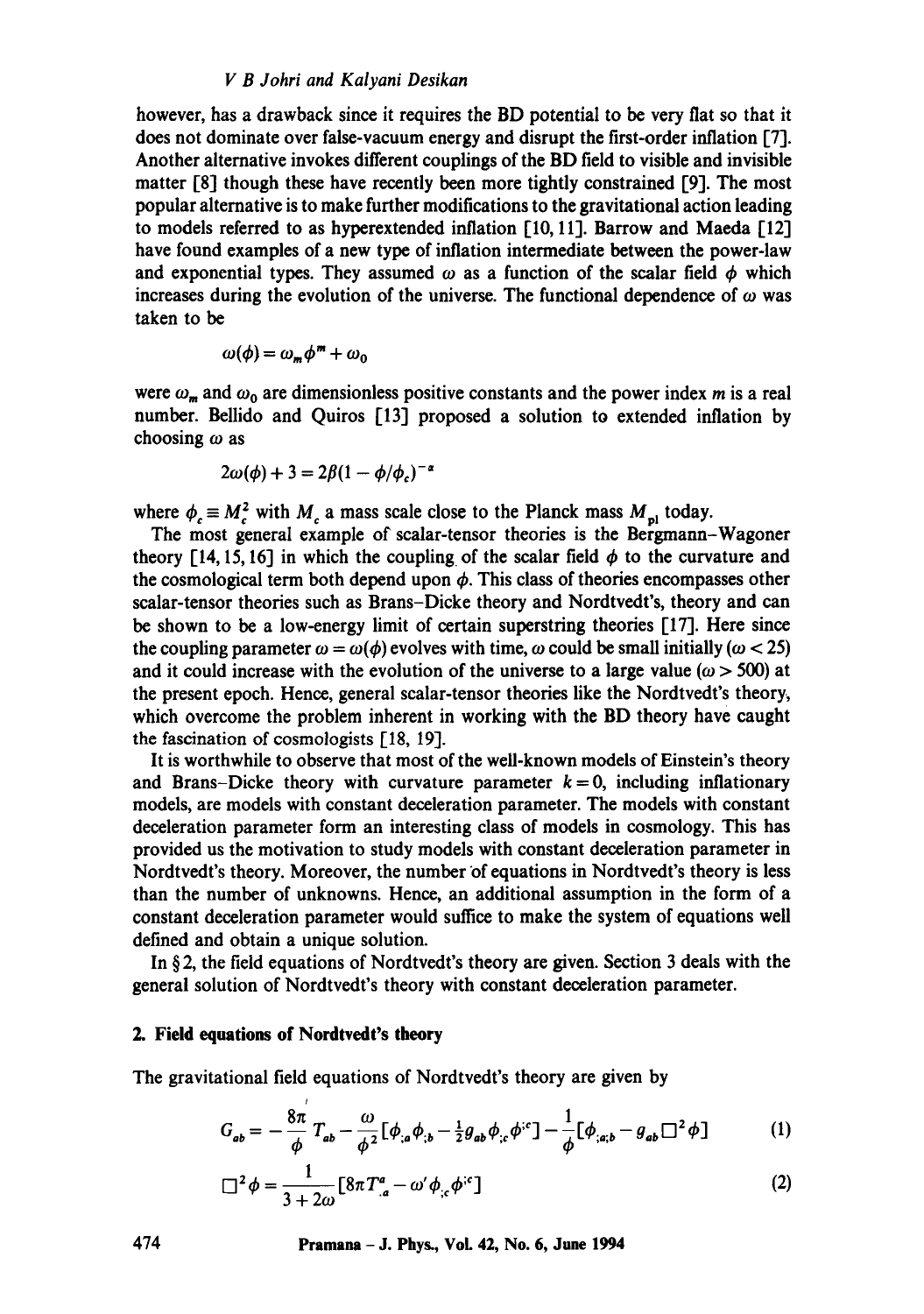where  $\omega' \equiv d\omega/d\phi$  and  $T_{ab}$ , the energy-momentum tensor for a perfect fluid, is given by

$$
T_{ab} = (\rho + p)u_a u_b - pg_{ab}.\tag{3}
$$

We now restrict our attention to space-times which are homogeneous, isotropic and flat, for which the line element is just the FRW line element (with  $k = 0$ )

$$
ds^{2} = dt^{2} - R^{2}(t)[dr^{2} + r^{2}(d\theta^{2} + \sin^{2}\theta d\phi^{2})]
$$
\n(4)

where  $R(t)$  is the scale factor.

The field equations (1) and (2) with the above metric and the barotropic equation of state

$$
p = \gamma \rho, \quad 0 \le \gamma \le 1 \tag{5}
$$

now become

$$
3\left(\frac{\dot{R}}{R}\right)^2 + 3\frac{\dot{R}}{R}\frac{\dot{\phi}}{\phi} - \frac{\omega}{2}\left(\frac{\dot{\phi}}{\phi}\right)^2 = \frac{8\pi\rho}{\phi}
$$
 (6)

$$
2\frac{\ddot{R}}{R} + \left(\frac{\dot{R}}{R}\right)^2 + \frac{\ddot{\phi}}{\phi} + \frac{\omega}{2}\left(\frac{\dot{\phi}}{\phi}\right)^2 + 2\frac{\dot{R}}{R}\frac{\dot{\phi}}{\phi} = -\frac{8\pi\gamma\rho}{\phi}
$$
(7)

$$
\ddot{\phi} + 3\frac{\dot{R}}{R}\dot{\phi} = \frac{8\pi}{3 + 2\omega}(1 - 3\gamma)\rho - \frac{\omega'}{3 + 2\omega}\dot{\phi}^2.
$$
 (8)

Equations (6-8) lead to the continuity equation,

$$
\dot{\rho} + 3(1+\gamma)\rho H = 0 \tag{9}
$$

where  $H = (\dot{R}/R)$  is the Hubble's function.

Here there are only three independent equations in four unknowns viz., R,  $\phi$ ,  $\rho$ and  $\omega$ . Therefore, one more relation is necessary to obtain a unique solution, for which we assume the deceleration parameter to be constant.

Equation (9) on integration yields

$$
\rho = \rho_0 R^{-3(1+\gamma)}.\tag{10}
$$

#### **3. Exact solutions with constant deceleration parameter**

Consider a model with constant deceleration parameter, i.e.,

$$
q = - (R\ddot{R})/(\dot{R})^2 = \beta \text{(constant)}.
$$
 (11)

Equation (11) can be rewritten as

$$
\frac{\ddot{R}}{R} + \beta \left(\frac{\dot{R}}{R}\right)^2 = 0.
$$
\n(12)

On integration the above equation gives the exact solution

$$
P(A) = \int (A + Bt)^{1/(1 + \beta)}, \quad \beta \neq -1
$$
 (13a)

 $R(t) = \begin{cases} (A + Bt)^{1/(1 + \rho)}, & \beta \neq -1 \\ C \exp(\chi t), & \beta = -1 \end{cases}$  $(13b)$ 

**Pramana - J. Phys., VoL 42, No. 6, June 1994 475**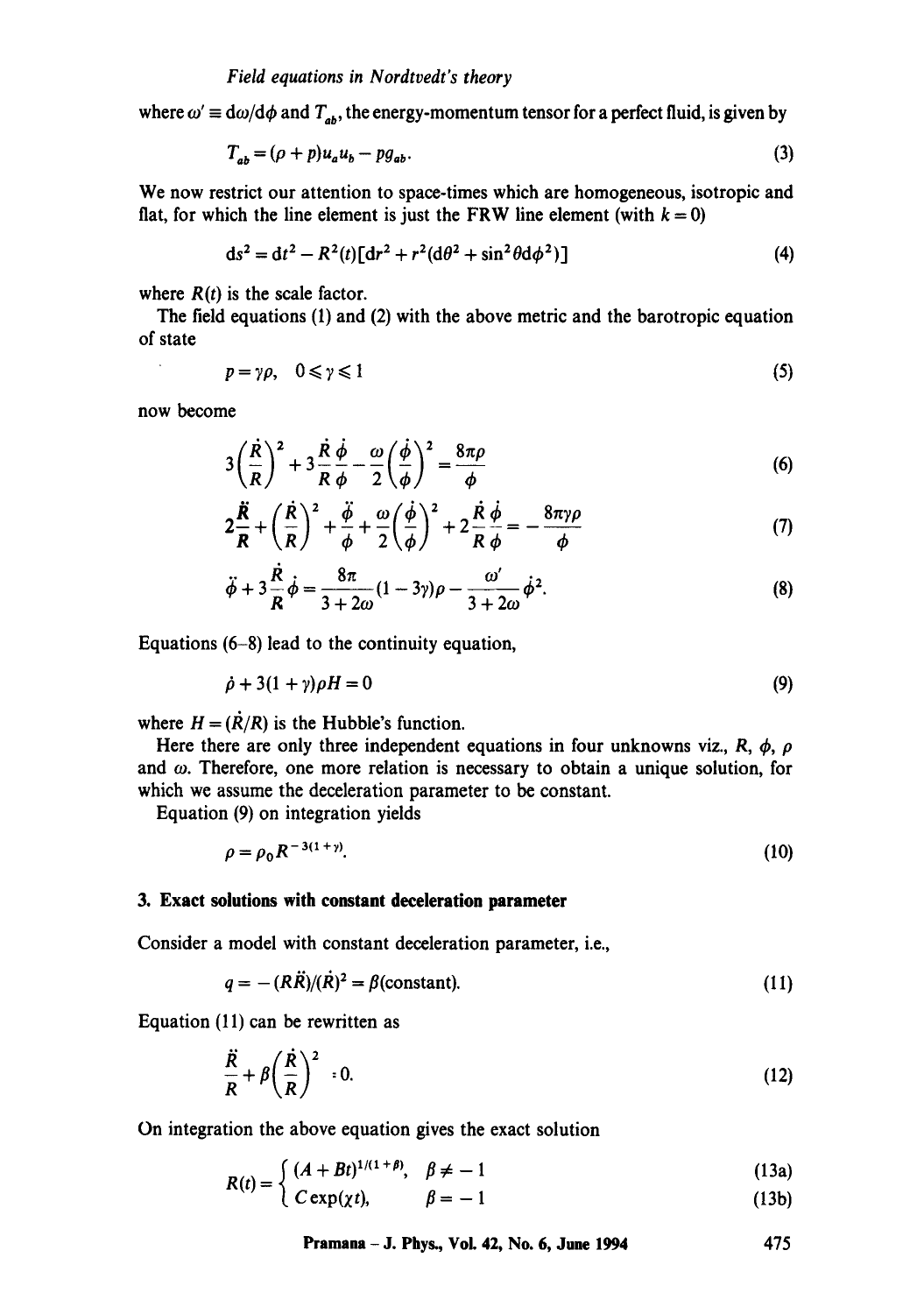where A, B, C and  $\chi$  are constants of integration. Also, when  $\beta = -1$ ,  $H = \chi =$ constant.

The above solutions may be relevant during different eras of evolution in Nordtvedt's theory. For example, we can assume the power-law expansion following the big bang, culminating in exponential expansion during inflationary era and reverting to power-law expansion again after exit from inflation.

For singular models (big bang cosmology with  $R(0) = 0$ ), the expression (13a) for the scale factor may be rewritten as

$$
R(t) \sim t^{1/(1+\beta)}, \quad \beta \neq -1 \tag{14}
$$

but during the course of evolution, for instance during inflation,

$$
R(t) \sim \exp(\chi t) \tag{15}
$$

Now equation (10) together with (14) yields

$$
\rho = \rho_0 t^{-3(1+y)/(1+\beta)},\tag{16}
$$

Equation (6) coupled with (7) gives

$$
2\frac{\ddot{R}}{R} + 4\left(\frac{\dot{R}}{R}\right)^2 + \frac{\ddot{\phi}}{\phi} + 5\frac{\dot{R}}{R}\frac{\dot{\phi}}{\phi} = \frac{8\pi(1-\gamma)\rho}{\phi}.
$$
 (17)

*Case* (*i*),  $\beta \neq -1$ 

Using  $(14)$  and  $(16)$  in  $(17)$  we have

$$
t^{2}\ddot{\phi} + \frac{5t}{(1+\beta)}\dot{\phi} + \frac{2(2-\beta)}{(1+\beta)^{2}}\phi = 8\pi\rho_{0}t^{2 - [3(1+\gamma)]/(1+\beta)}.
$$
 (18)

Equation (18) can be readily integrated to give

$$
\phi = \frac{8\pi(1-\gamma)\rho_0(1+\beta)^2}{[2\beta+1-3\gamma][\beta+1-3\gamma]}t^{2-(3(1+\gamma))/(1+\beta)} + a_1t^{-2/(1+\beta)} + a_2t^{(\beta-2)/(1+\beta)}
$$
\n(19)

 $a_1$  and  $a_2$  being constants of integration.

Using the expressions for  $R(t)$ ,  $\rho(t)$  and  $\phi(t)$  from (14), (16) and (19) in (6) we get  $\omega(t)$  as

$$
\frac{\omega}{6}(1+\beta)^2[\dot{\phi}]^2 = [A_1(t)A_2(t) + A_3(t)A_4(t) - A_5(t)A_6(t)]
$$
\n(20)

where

$$
[\dot{\phi}]^{2}(1+\beta)^{2} = \{(2\beta - 1 - 3\gamma)Kt^{1 - [3(1 + \gamma)/(1 + \beta)]} - 2a_{1}t^{-2(2 + \beta)/(1 + \beta)} + (\beta - 2)a_{2}t^{-3/(1 + \beta)}\}^{2}
$$
  

$$
A_{1}(t) = \{2Kt^{1 - [3(1 + \gamma)/(1 + \beta)]} + a_{1}t^{-(3 + \beta)/(1 + \beta)}\}
$$
  

$$
A_{2}(t) = \left\{K\left[(2\beta - 3\gamma) - \frac{(2\beta + 1 - 3\gamma)(1 + \beta - 3\gamma)}{3(1 - \gamma)}\right]t^{1 - [3(1 + \gamma)/(1 + \beta)]} - \frac{a_{1}}{2}t^{-(3 + \beta)/(1 + \beta)}\right\}
$$

**476 Pramana - J. Phys., Vol. 42, No. 6, June 1994**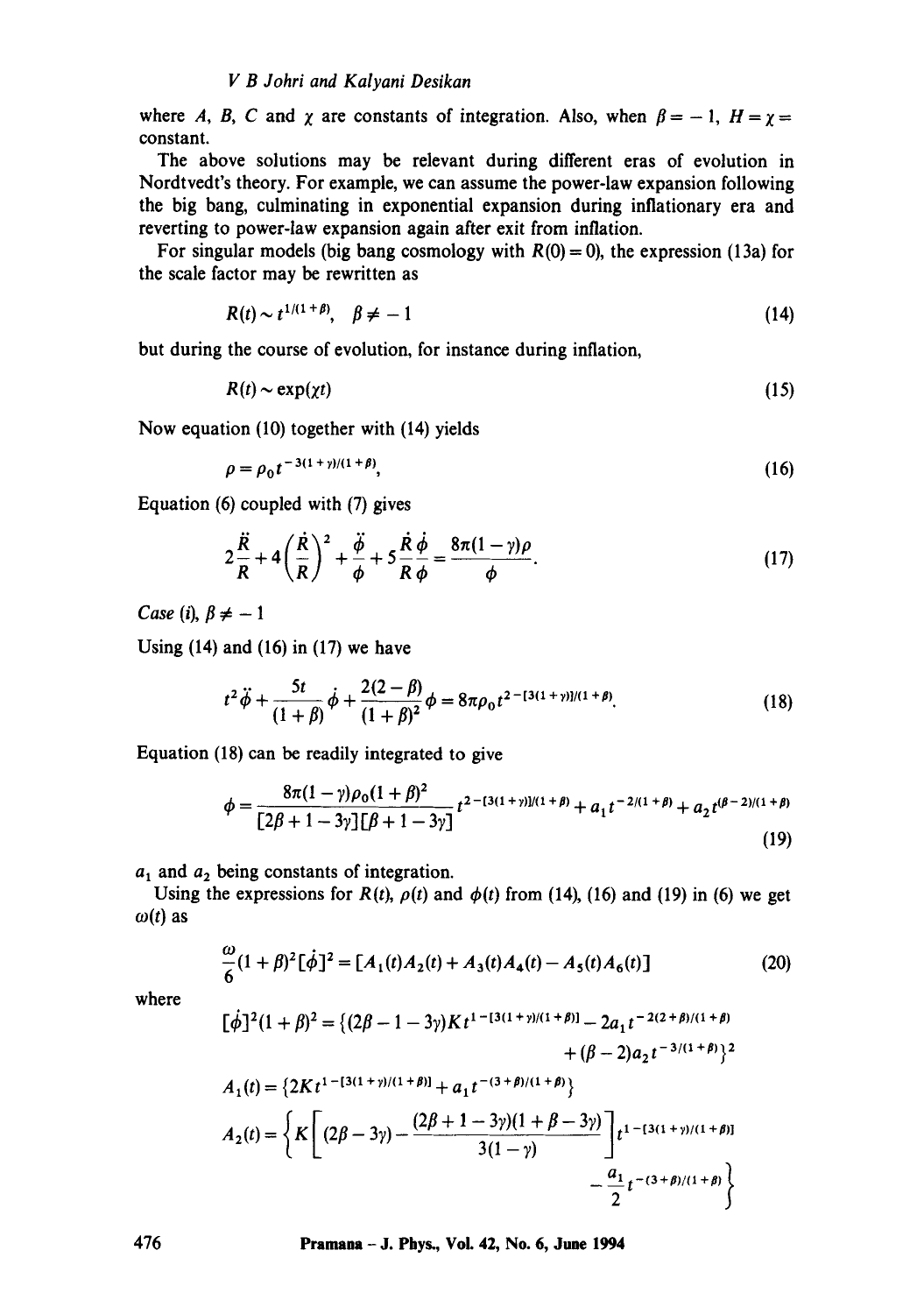*Field equations in Nordtvedt's theory* 

$$
A_3(t) = \left\{ \frac{a_1}{2} t^{-(3+\beta)/(1+\beta)} + a_2 t^{-(3/(1+\beta))} \right\}
$$
  
\n
$$
A_4(t) = \left\{ 2(\beta - 1)a_2 t^{-(3/(1+\beta))} - a_1 t^{-(3+\beta)/(1+\beta)} \right\}
$$
  
\n
$$
A_5(t) = \left\{ K \left[ (2\beta - 3\gamma) - \frac{(2\beta + 1 - 3\gamma)(1 + \beta - 3\gamma)}{3(1 - \gamma)} \right] t^{1 - (3(1+\gamma)/(1+\beta))} - (\beta - 1)a_2 t^{-(3/(1+\beta))} \right\}
$$
  
\n
$$
A_6(t) = \left\{ K t^{1 - (3(1+\gamma)/(1+\beta))} - a_2 t^{-(3/(1+\beta))} \right\}
$$
  
\n
$$
K = \frac{8\pi (1 - \gamma)\rho_0 (1 + \beta)^2}{\gamma (1 + \beta)^2}
$$
\n(21)

with

$$
K = \frac{8\pi(1-\gamma)\rho_0(1+\beta)^2}{(2\beta+1-3\gamma)(1+\beta-3\gamma)}.
$$
\n(21)

When  $a_1 = a_2 = 0$ , the above solution for  $\phi$  reduces to that in BD theory and the coupling parameter  $\omega$  become invariant with respect to time, also (20) reduces to [20]

$$
\omega = \frac{2(1-\beta)}{(1-\gamma)(2\beta-1-3\gamma)}\tag{22}
$$

From expression (20), it might look formidable to study the behaviour of  $\omega$ . But as shown below the expression for  $\omega$  reduces to simpler forms for two different ranges of the deceleration parameter  $\beta$ . In the following analysis, we consider the relative contributions of the second term with co-efficient  $a_1$  and the third term with co-efficient  $a_2$  in (19). The term with dominant contribution is retained while the other term is dropped.

## *Case(i)* (*a*)  $-1 < \beta < 1$

It is evident, by comparing the exponents of the second and third terms in equation (19), that for values of  $\beta$  lying in the range  $-1 < \beta < 0$  (accelerated expansion), the third term in (19) decreases faster with time than the second term and can therefore be neglected for large times. Further, for values of  $\beta$  in the range  $0 < \beta < 1$  (decelerated expansion), the exponent of the third term in (19) is comparable to that of the second term. Therefore, any one of the two terms would suffice. Hence, without loss of generality, we have retained the second term in (19). Therefore, for  $-1 < \beta < 1$  we have

$$
\phi \sim K t^{(2\beta - 1 - 3\gamma)/(1 + \beta)} + a_1 t^{-2/(1 + \beta)}.
$$
\n(23)

Neglecting  $a_2$  in (20), we find

$$
\frac{\omega}{6} = \frac{B_1(t)B_2(t)}{[B_3(t)]^2} \tag{24}
$$

where

$$
B_1(t) = \{K + a_1 t^{-(2\beta + 1 - 3\gamma)/(1 + \beta)}\}
$$
  
\n
$$
B_2(t) = \left\{K\left[(2\beta - 3\gamma) - \frac{(2\beta + 1 - 3\gamma)(1 + \beta - 3\gamma)}{3(1 - \gamma)}\right] - a_1 t^{-(2\beta + 1 - 3\gamma)/(1 + \beta)}\right\}
$$
  
\n
$$
B_3(t) = \left\{K(2\beta - 1 - 3\gamma) - 2a_1 t^{-(2\beta + 1 - 3\gamma)/(1 + \beta)}\right\}
$$

**Pramana - J. Phys., Vol. 42, No. 6, June 1994** 477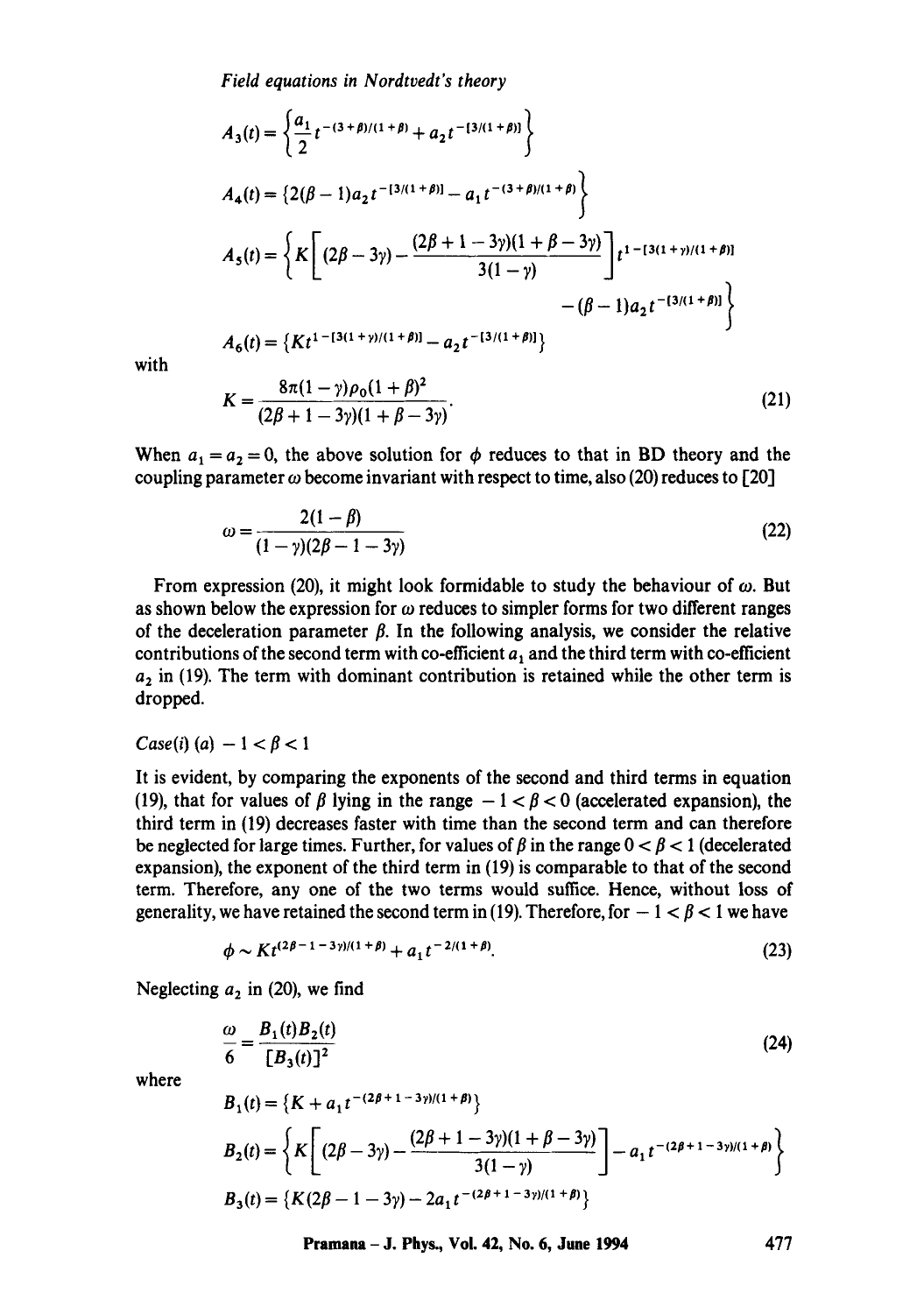## *V B Johri and Kalyani Desikan*

The first derivative of  $\omega$  with respect to time is given by

$$
\dot{\omega} = \frac{C_1(t)C_2(t)}{[C_3(t)]^3}
$$
\n(25)

where

$$
C_1(t) = 4\pi \rho_0 a_1 (1 + \beta)(2\beta + 1 - 3\gamma)t^{-(3\beta + 2 - 3\gamma)/(1 + \beta)}
$$
  
\n
$$
C_2(t) = \left\{ K \frac{\beta(2\beta - 1 - 3\gamma)}{2(1 + \beta - 3\gamma)} + a_1 t^{-(2\beta + 1 - 3\gamma)/(1 + \beta)} \right\}
$$
  
\n
$$
C_3(t) = \left\{ \frac{K}{2} (2\beta - 1 - 3\gamma) - a_1 t^{-(2\beta + 1 - 3\gamma)/(1 + \beta)} \right\}.
$$

The solutions of Banerjee *et al* [ 19] can be obtained as a particular case by substituting  $\beta = -(1/2)$  and  $\gamma = -1$  in (23) and (24).

For small values of time a similar analysis can be done. It can be readily seen that for small times the third term in (19) is the dominant contributor. Hence, in the analysis the third is to be retained.

*Case* (*i*) (*b*)  $\beta > 1$ 

Here, the second term decreases faster with time than the third term in (19) and hence can be neglected for large times. Therefore, we have

$$
\phi \sim K t^{(2\beta - 1 - 3\gamma)/(1 + \beta)} + a_2 t^{(\beta - 2)/(1 + \beta)}.
$$
 (26)

Putting  $a_1 = 0$  in (20), we get

$$
\frac{\omega}{6} = \frac{D_1(t)D_2(t)}{[D_3(t)]^2} \tag{27}
$$

where

$$
D_1(t) = \left\{ K + a_2 t^{-(\beta + 1 - 3\gamma)/(1 + \beta)} \right\}
$$
  
\n
$$
D_2(t) = \left\{ K \left[ (2\beta - 3\gamma) - \frac{(2\beta + 1 - 3\gamma)(1 + \beta - 3\gamma)}{3(1 - \gamma)} \right] \right\}
$$
  
\n
$$
\times (\beta - 1)a_2 t^{-(\beta + 1 - 3\gamma)/(1 + \beta)} \right\}
$$
  
\n
$$
D_3(t) = \left\{ K(2\beta - 1 - 3\gamma) + (\beta - 2)a_2 t^{-(\beta + 1 - 3\gamma)/(1 + \beta)} \right\}
$$

Here  $\dot{\omega}$  is given by

$$
\dot{\omega} = \frac{E_1(t)}{[E_2(t)]^3}
$$
 (28)

where

$$
E_1(t) = -4\pi\rho_0 a_2^2 \frac{(1+\beta)(1+\beta-3\gamma)(2\beta-1-3\gamma)}{(2\beta+1-3\gamma)} t^{-1},
$$
  
\n
$$
E_2(t) = \left\{ \frac{K}{2} (2\beta-1-3\gamma) + (\beta-2) \frac{a_2}{2} t^{-(\beta+1-3\gamma)/(1+\beta)} \right\}.
$$

It can be easily observed that for small times the second term of (19) is to be retained and a similar analysis can be carried out.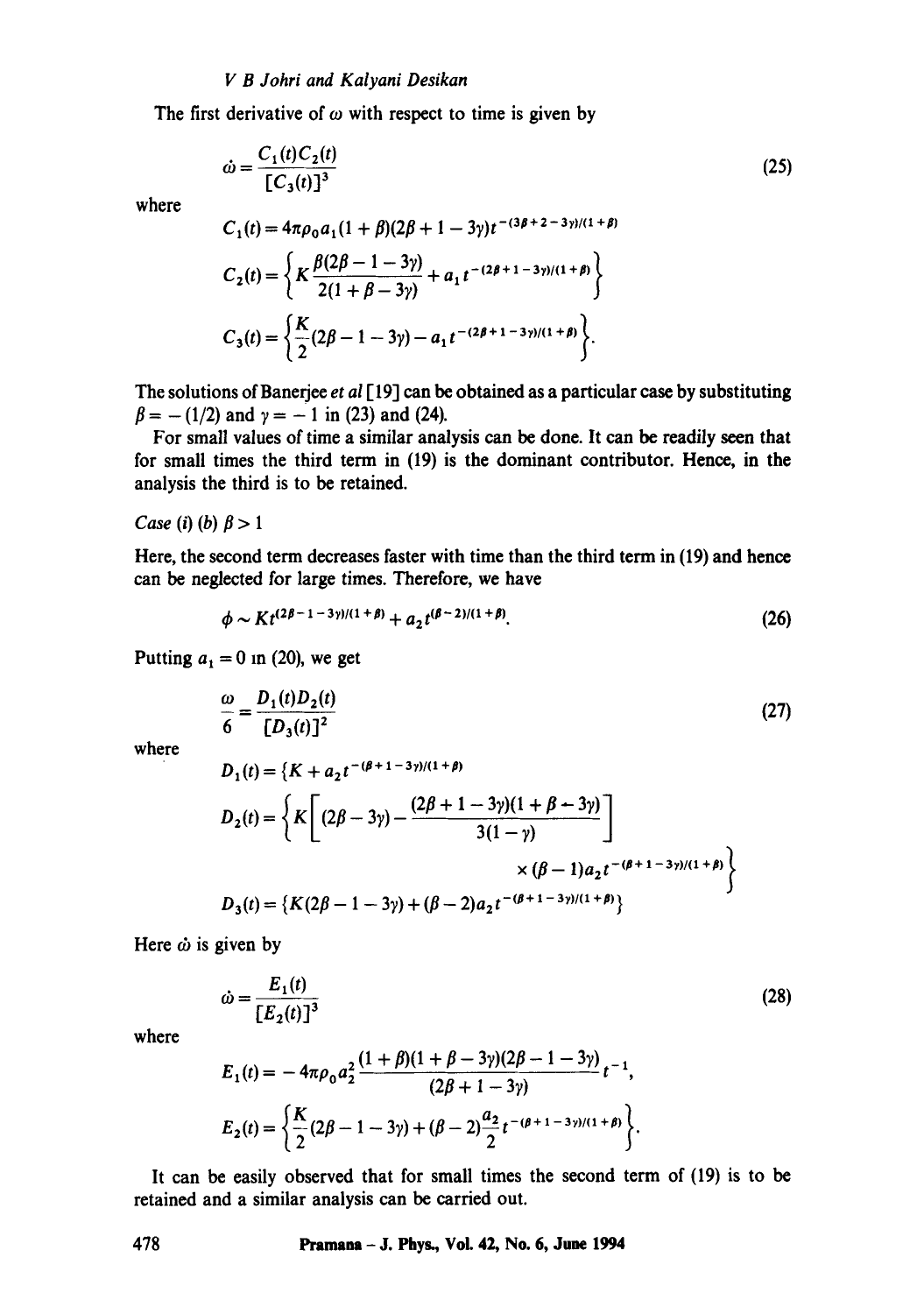## *Field equations in Nordtvedt's theory*

It can be seen from the above expressions that the behaviour of  $\phi$  and  $\omega$  are determined by various parameters such as  $\gamma$ ,  $\beta$ ,  $a_1$  and  $a_2$ . The signature of various quantities like  $\beta$ ,  $a_1$ ,  $a_2$ ,  $(2\beta + 1 - 3\gamma)$ ,  $(1 + \beta - 3\gamma)$ ,  $[3(1 - \gamma)(2\beta - 3\gamma) - (2\beta + 1 - 3\gamma)$  $(1 + \beta - 3\gamma)$ ] should be considered while studying the evolution of  $\phi$  and  $\omega$ . Also the signature of the exponents of  $t$  in the above expressions plays a crucial role in determining the behaviour of these quantities. As such, there is a variety of models wherein  $\omega$  increases or decreases with time. There also exists models in which  $\omega$ decreases (or increases) up to a certain time and thereafter increases (or decreases). Moreover, for  $\omega$  to be positive, the products of the terms in the numerator of (24) or (27) should be positive. The first derivative of  $\omega$  with respect to time is useful in determining the behaviour of  $\omega$ . As such we restrict our attention to that particular class of models for which  $\omega$  increases with time.

Consider  $a_1 < 0$  and  $a_2 = 0$  with

$$
(2\beta + 1 - 3\gamma) > 0
$$
  
( $\beta + 1 - 3\gamma$ ) < 0  
(2 $\beta - 1 - 3\gamma$ ) < 0  
(29)

then  $\beta$  would lie in the range

$$
\frac{3\gamma - 1}{2} < \beta < 3\gamma - 1\tag{30}
$$

with  $\frac{1}{3} < y < 1$ . Therefore, from (25) it can be seen that  $C_1(t) < 0$ ,  $C_2(t) < 0$  and  $C_3(t) > 0$ ,  $\forall t$ . Hence,  $\dot{\omega} > 0$  i.e.  $\omega$  increases with time.

*Case ii:*  $\beta = -1$ 

From equation (13) we see that the scale factor is given by

$$
R(t) = Ce^{xt}.\tag{31}
$$

Using this in (10) we obtain

$$
\rho = \rho_0 e^{-3(1+\gamma)x} \tag{32}
$$

Now using  $(31)$  and  $(32)$  in  $(17)$  we have

$$
\ddot{\phi} + 5\chi\dot{\phi} + 6\chi^2\phi = 8\pi(1-\gamma)\rho_0 e^{-3(1+\gamma)x^2}.
$$
 (33)

The above equation on integration yields

$$
\phi = \frac{8\pi(1-\gamma)\rho_0}{3\chi^2\gamma(1+3\gamma)}e^{-3(1+\gamma)\chi t} + Ae^{-2\chi t} + Be^{-3\chi t}
$$
\n(34)

where A and B are constants of integration.

Using (31), (32) and (34) in (6),  $\omega$  is given by

$$
\frac{\omega}{6} [\dot{\phi}]^2 = -\chi^2 [X_1(t)X_2(t) + X_3(t)X_4(t) + X_5(t)X_6(t)]^2
$$
\n(35)

**Pramana - J. Phys., Vol. 42, No. 6, June 1994 479**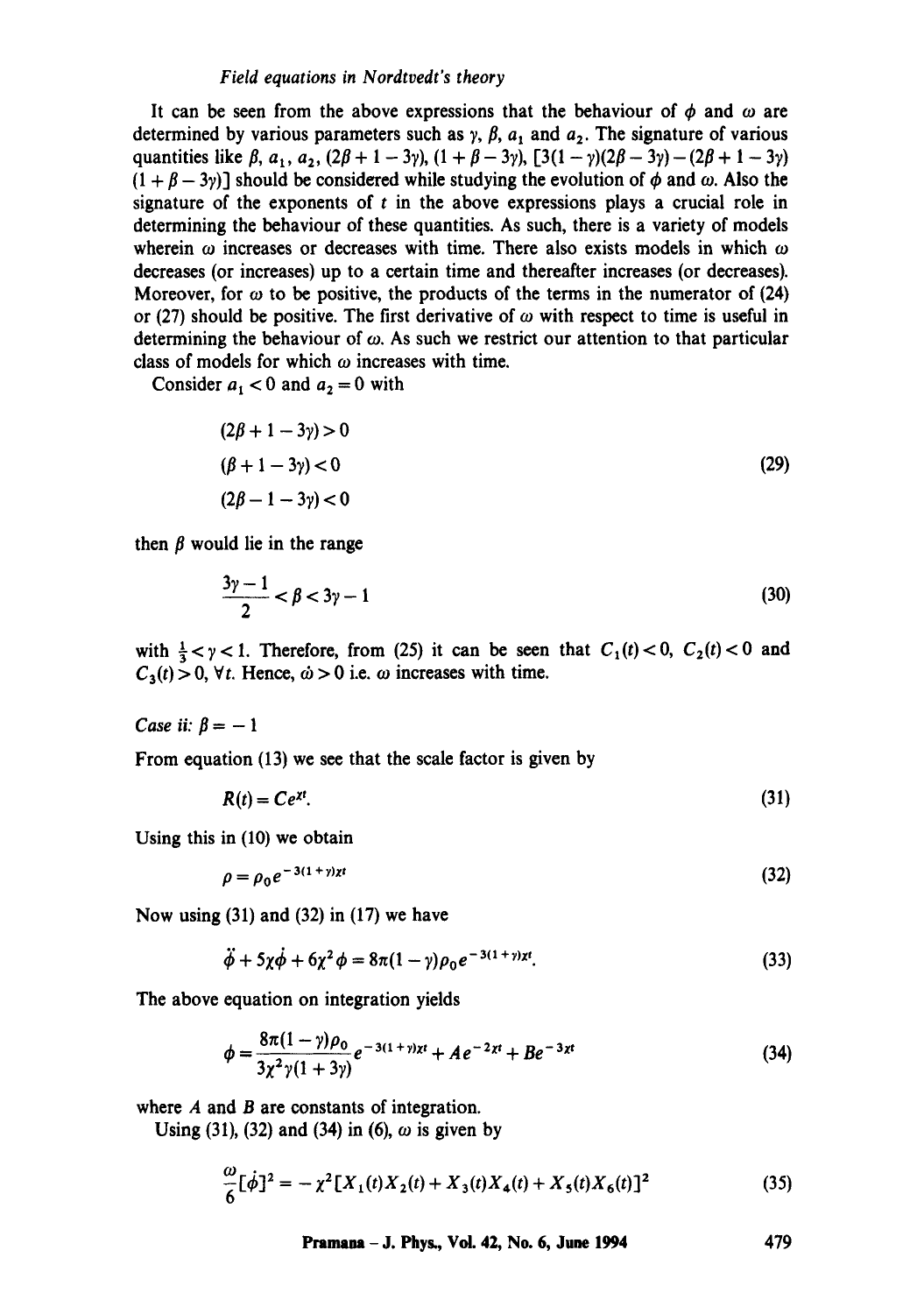where

$$
[\dot{\phi}]^2 = \chi^2 \{3(1+\gamma)K'e^{-3(1+\gamma)xt} + 2Ae^{-2\chi t} + 3Be^{-3\chi t}\}
$$
  
\n
$$
X_1(t) = \{2K'e^{-3(1+\gamma)xt} + Ae^{-2\chi t}\},
$$
  
\n
$$
X_2(t) = \{\frac{K'(1+\gamma)(3\gamma-1)}{(1-\gamma)}e^{-3(1+\gamma)xt} + \frac{A}{2}e^{-2\chi t}\},
$$
  
\n
$$
X_3(t) = \{\frac{A}{2}e^{-2\chi t} + Be^{-3\chi t}\},
$$
  
\n
$$
X_4(t) = \{Ae^{-2\chi t} + 4Be^{-3\chi t}\},
$$
  
\n
$$
X_5(t) = \{2Be^{-3\chi t} - \frac{K'(1+\gamma)(3\gamma-1)}{(1-\gamma)}e^{-3(1+\gamma)xt}\},
$$
  
\n
$$
X_6(t) = \{K'e^{-3(1+\gamma)xt} + Be^{-3\chi t}\},
$$

with

$$
K'=\frac{8\pi(1-\gamma)\rho_0}{3\chi^2\gamma(1+3\gamma)}.
$$

It would be very difficult to analyse the general behaviour of  $\omega$  from the above expression. But a simpler form for  $\omega$  can be obtained as shown below.

The third term in (34) decreases faster than the second term and therefore it can be neglected. Hence,

$$
\phi \sim K' e^{-3(1+\gamma)xt} + A e^{-2xt} \tag{36}
$$

Therefore, the expression for  $\omega$  simplifies to

$$
\frac{\omega}{6} = -\frac{Y_1(t) Y_2(t)}{[Y_3(t)]^2} \tag{37}
$$

where

$$
Y_1(t) = \{K' + Ae^{(1+3\gamma)xt}\}
$$
  
\n
$$
Y_2(t) = \left\{\frac{K'(1+\gamma)(3\gamma-1)}{(1-\gamma)} + Ae^{(1+3\gamma)xt}\right\}
$$
  
\n
$$
Y_3(t) = \{3K'(1+\gamma) + 2Ae^{(1+3\gamma)xt}\}.
$$

When  $\gamma = -1$ , the above solutions (36) and (37) reduce to the solutions obtained by Banerjee *et ai* [19].

#### **4. Conclusions**

In this paper, we have obtained exact solutions of the field equations of Nordtvedt's theory for constant deceleration parameter and  $k = 0$ . We have considered only singular solutions with (i) power-law, (ii) exponential expansion and have examined the particular class of models in which the BD parameter  $\omega$  might increase with time. It is found that there exists a variety of models in which  $\omega$  might increase initially and decrease subsequently and vice versa.